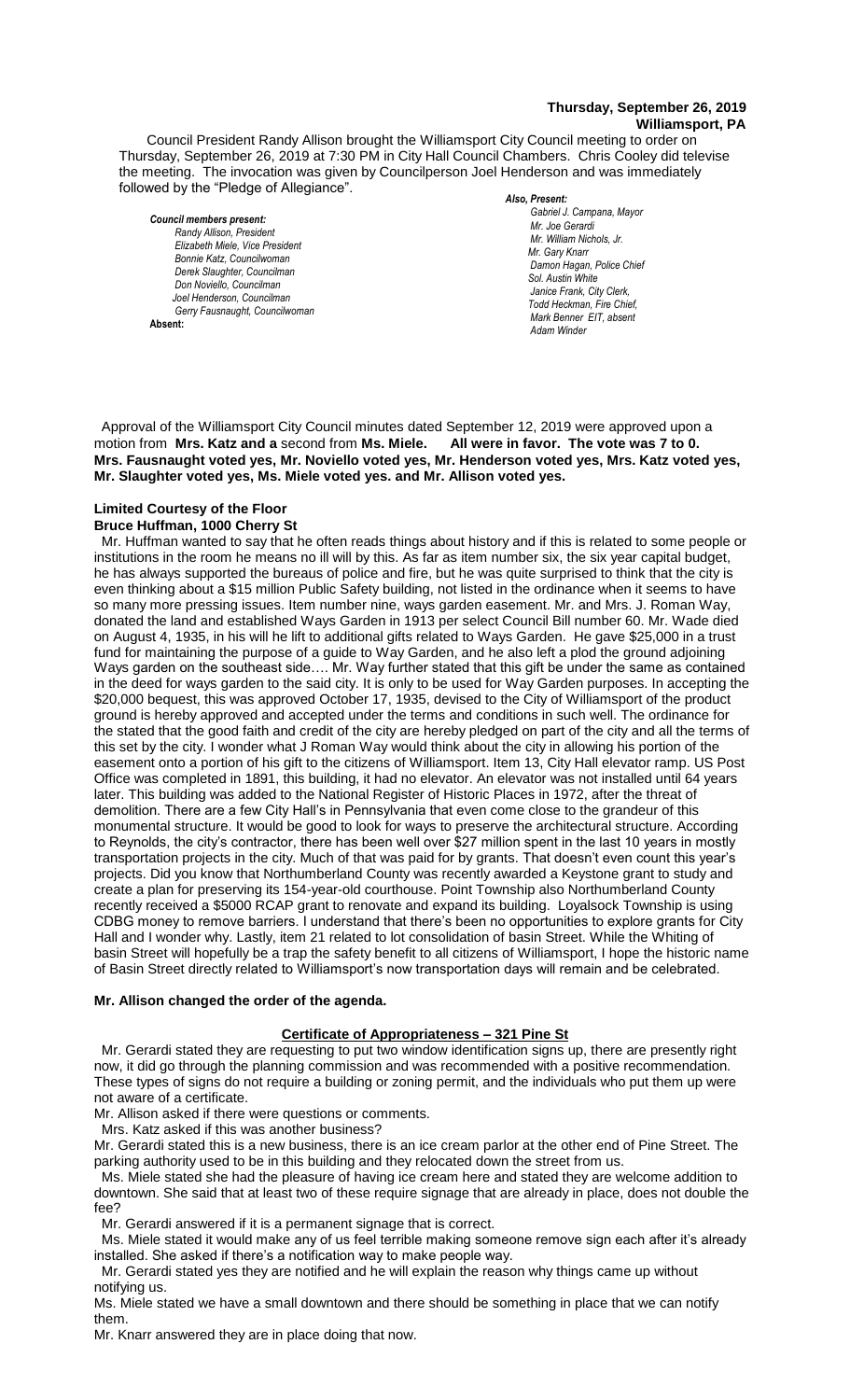Mr. Allison asked for motion and a second.

**Mrs. Katz made the motion and it was seconded by Ms. Miele.**

Mr. Allison asked for a vote on the certificate.

**The Certificate was carried with seven yes roll call votes. The vote was 7 to 0. All were in favor. Mrs. Fausnaught voted yes, Mr. Noviello voted yes, Mr. Henderson voted yes, Mrs. Katz voted yes, Mr. Slaughter voted yes, Ms. Miele voted yes and Mr. Allison voted yes.**

#### **Certificate of Appropriateness – 321 Pine St – Boom City**

 Mr. Gerardi stated this certificate of appropriateness is for 321 Pine St. this is for the window. It is to remove an existing section of storefront windows and provide a rollup door and wood trim. The owner of this applied for the permit for the canopy and the signage which was approved by counsel a year or two ago, and the owner of the property assume that he had a permit for this which he did not. I bring this before you and a permit will be issued and a fee will be doubled. This is within the design standards. Mr. Allison asked if there were any questions.

Mr. Allison asked for a motion and a second.

**Mrs. Katz made the motion and it was seconded by Mr. Slaughter.**

**The certificate was carried with seven yes roll call votes. The vote was 7 to 0. All were in favor. Mrs. Fausnaught voted yes, Mr. Noviello voted yes, Mr. Henderson voted yes, Mrs. Katz voted yes, Mr. Slaughter voted yes, Ms. Miele voted yes and Mr. Allison voted yes.**

#### **Certificate of Appropriateness – 47 West Fourth St**

 Mr. Gerardi stated this is for the other sign, to install all wall mounted identification sign. He attached a picture to the drawling. Three years ago they came for a permit that sign, and in he assumed he had a permit. The same thing occurred as before, the fee will be doubled. There is a representative here.

 Mrs. Fausnaught stated it bothers her that people are assuming things, feeling they had permission to do this or that and then they haven't had a permit. Then it goes up, and it might have to come down

 Mr. Gerardi stated by the time we found out what was going on they had already started. 9 out of 10 times this does not happen, council still has the ability to turn around and say that we don't like it

Mrs. Fausnaught stated we should be able to inform people in a better way.

 Mr. Gerardi stated when we see something going on downtown that we don't know about, we stopped that and then have them issue a permit. This does not happen that much, and we try to be a little bit more business friendly.

There was a brief discussion as to how we can better perform people and send them a letter explaining the process of the city.

Mr. Allison asked for a motion and a second.

**Mrs. Katz made the motion and it was seconded by Ms. Miele.**

**The certificate was carried with seven yes roll call votes. The vote was 7 to 0. All were in favor. Mrs. Fausnaught voted yes, Mr. Noviello voted yes, Mr. Henderson voted yes, Mrs. Katz voted yes, Mr. Slaughter voted yes, Ms. Miele voted yes and Mr. Allison voted yes.**

## **Certificate of Appropriateness – 333 East Third St**

Mr. Gerardi stated this is a certificate requests for 333 E. 3<sup>rd</sup> St. The owner of the property once you brick the entire front of the building, the bridge will match the existing brick that will face the third Street sign. He has attached the photo of the front of the building. The owner is waiting for approval. The Penn Street side was previously approved, and this is in the Gateway area and one of the last building that needs to be in compliance of that.

Mr. Allison asked for questions.

Mrs. Fausnaught stated that this building really needed to be done.

Mr. Allison asked for motion.

**Mrs. Fausnaught make the motion and it was seconded by Mr. Henderson.**

**The certificate was carried with seven yes roll call votes. The vote was 7 to 0. All were in favor. Mrs. Fausnaught voted yes, Mr. Noviello voted yes, Mr. Henderson voted yes, Mrs. Katz voted yes,** 

**Mr. Slaughter voted yes, Ms. Miele voted yes and Mr. Allison voted yes.**

#### **Presentation – Update – Census Information**

Mr. Mike Burger showed a power point and a small video on the importance of a census.

You'll be able to complete the census online, in person, by phone or by mail. All responses are completely confidential. And your personal information cannot be shared. Every person counts.

Mr. Burger stated our first census was in 1790, it does do the nations population count. It is \$675 billion. The value of the census is a statistical measure and it is continual on a year-to-year basis. It is a basis of information for the next decade. So what we are doing in the next six months, sets of presidents and goals through the year 2030. In Williamsport, there are 10 census tracts. We have a 23% nonresponsive rate.

What's next for Williamsport is council to adopt a resolution, for a representative group from the city to enable engage and to outreach and spread the word to motivate people Williamsport school district has voice their support. There are several faith basis that will be participating. The census will be hiring about a thousand people, it is part-time, 15 to 30 hours a week, the website is active and it can be done by phone. There is no test involved, it will be your answers. The crucial part is the resolution that is pending and on the agenda. The hiring process is vital to the efforts.

#### **Resolution #8926**

## **Resolution for the 2020 Census & the City of Williamsport**

The City Clerk read the resolution.

Mr. Allison asked for a motion and a second to approve the resolution..

**Mrs. Fausnaught made the motion and it was seconded by Ms. Miele.**

Mayor Campana said this resolution is in regards to the 2020 census, and he thanked Mr. Burger for his pro activeness. This resolution speaks about a team approach for outreach to motivate many individuals in this community. He would appreciate City Council support because this is crucial to our financial stability. This was not reviewed by a committee.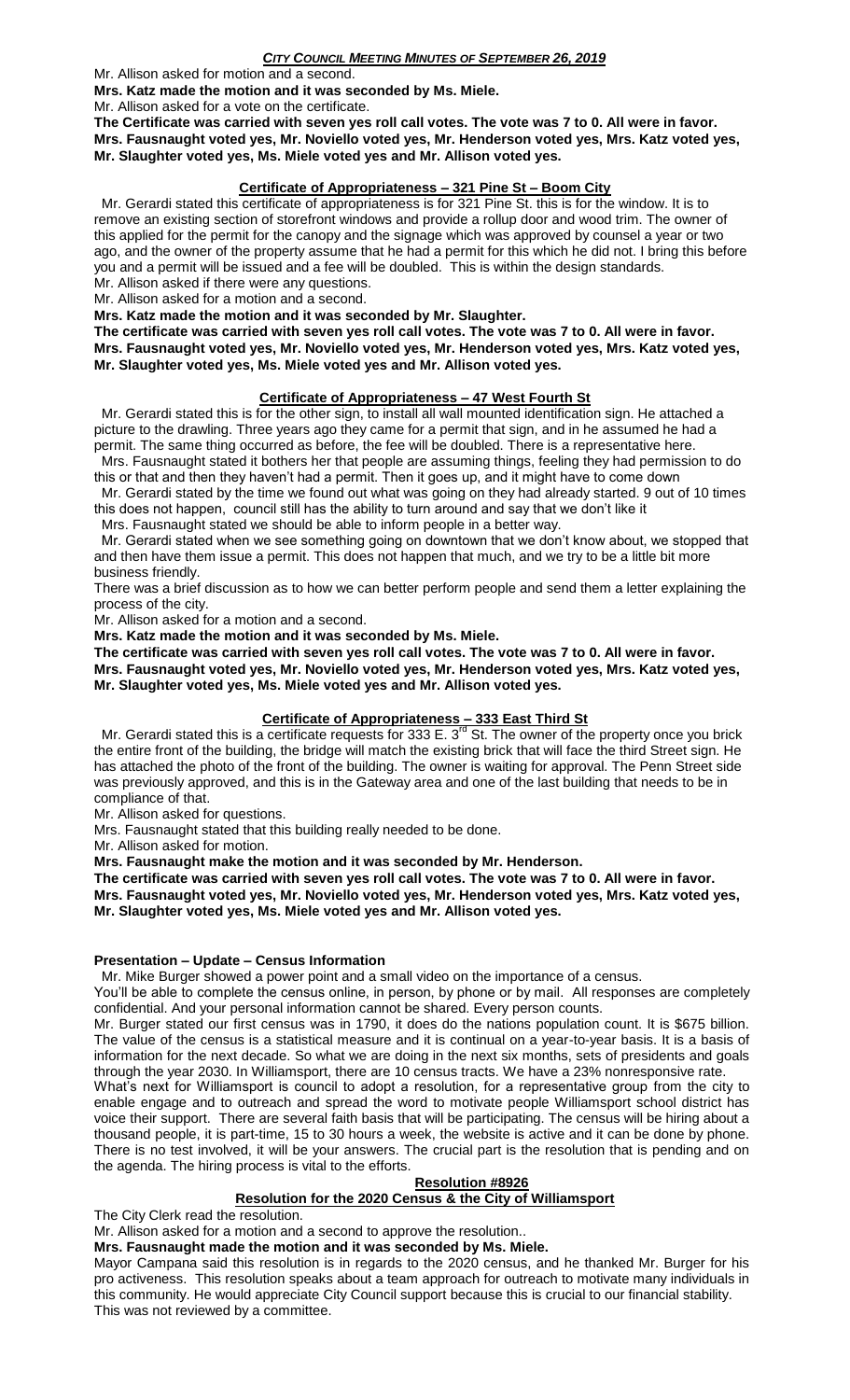Mrs. Katz asked about the jobs that are part-time, if you don't reach the thousand people will this turn into full-time?

Mr. Burger stated he does not have an answer for that but he will find out and get back to her.

Mrs. Fausnaught asked if there was a plan to contact the hospital.

Mr. Burger stated they have been on board already and we have their marketing director on a committee.

Mr. Henderson asked how do people get appointed to this committee?

Mr. Burger stated he sat down with Mayor Campana and together they generated a list, it is not by means a close group and we wish to expand.

Ms. Miele asked if these meetings will be advertised.

 Mr. Burger stated the first meeting is at the Trade & Transit center, and we will be reporting back to Council.

Mr. Allison asked for a motion and a second.

**Mrs. Katz made the motion and it was seconded by Ms. Miele.**

**The resolution was carried with seven yes roll call votes. The vote was 7 to 0. All were in favor. Mrs. Fausnaught voted yes, Mr. Noviello voted yes, Mr. Henderson voted yes, Mrs. Katz voted yes,** 

**Mr. Slaughter voted yes, Ms. Miele voted yes and Mr. Allison voted yes.**

#### **Ordinance Adopting a 6-Year Capital Projects Budget for the City for fiscal years ending 6/30/20 to 6/30/25 (final reading) Bill#1738-19**

The City Clerk read the Ordinance.

Mr. Allison asked for a motion and a second to adopt the ordinance in final reading.

**Mrs. Katz made the motion and it was seconded by Mr. Slaughter.**

 Mr. Nichols stated this ordinance is on second reading, originally we had expected to review this with the planning commission at the last meeting, and that is been rescheduled for next Monday. So the caveat that I am suggesting is we are asking for the second reading acknowledging that it will be pending approval from the planning commission.

 Ms. Miele stated when we discussed this, I recommended that we table this until the planning commission has time to review this. It is a pretty minor step, but just in case the planning commission has some sort of concern, it's all part of the record. She asked Mr. Cooley to amend the IT budget to work on city Council going digital in the next five or six years.

Mr. Nichols stated that would give us time to reconfigure the IT budget.

Ms. Miele **made a motion that we table this. Mr. Noviello seconded it.**

Mr. Allison asked for a vote on the motion to table it.

**The ordinance was tabled with seven yes roll call votes. The vote was 7 to 0. All were in favor. Mrs. Fausnaught voted yes, Mr. Noviello voted yes, Mr. Henderson voted yes, Mrs. Katz voted yes, Mr. Slaughter voted yes, Ms. Miele voted yes and Mr. Allison voted yes.**

#### **Resolution #8925**

#### **Resolution to Approve an Easement Agreement Between the City of Williamsport & McCormick Associates, Inc.**

The City Clerk read the resolution.

Mr. Allison asked for a motion and a second to approve the resolution.

**Ms. Miele made the motion and it was seconded by Mrs. Katz.**

 Mr. Nichols said this is before you this updated easement agreement, and this relates to a partial land owned by McCormick's known as Way's Garden. This agreement seeks to resolve issues and better clarify that the land and improvements support the way's Garden improvement project. The document defines what the city's exclusive rights are to a new parking lot to be constructed by McCormick. This actually works out to 75% of the time with the city has exclusive rights to the parking lot and this is set forth in section 9 of the agreement. It also states that three designated spots and a handicap space will be available to the city without any restrictions. It is important that this document was revised to establish a partnership with the easement holder to ensure that the new parking lot is property maintained for the benefit of ways garden and this includes definite definitions for long-term capital improvements. There was discussion about coming to a committee, Mr. Nichols stated the new easement was reviewed by finance.

 Mr. Henderson stated if this is another resolution that has been tabled and has not been to a committee, because this is a new item, I want to make sure you understand the process is important to me. Mr. Henderson stated he has three hardcopies and one email and is not sure which one the agreement is. So he is concerned about it. He's also concerned that this is a perpetual easement agreement and he's not comfortable with a perpetual agreement. He is also concerned about the deed restrictions. So have we looked at the deed restrictions that say that parcel of land is to be for the park use only? How does this fit legally and has that been addressed?

 Mr. Nichols stated that the will of J. Roman Way, states that he was giving this to the city and a small partial was to be added on and given to the city. At the point time it was given to the city, it was a vegetable garden used by the superintendent, etc. it simply refers to in addition be added to ways garden and it cites and it does mention about certain terms and conditions. It doesn't go into much detail in the will itself. Mr. Henderson stated he does have a digital copy of that and he believes it says in trust for the following uses and for none other…… This gift is to be under the same conditions and restrictions in the deed conveying ways garden to said city. It is only to be used for ways garden purposes. It cannot be used as a .... He wanted a legal opinion on that.

 Mr. Nichols stated again it does say that it needs to support and benefit ways garden which it does and that's why we defined it as exclusive to ways garden 75% of the time. This gave us the opportunity to put language in there, and it is ensures that it is properly maintained for years to come. It benefits how ways garden supports the projects at hand.

 Mr. Henderson stated he is not against the project but it is troubling to him, that 75% of the time, and that would include all of the nighttime hours. So how many of the nighttime hours is the park permitted to be used?

Mr. Nichols stated during business hours they could use that…

 Mr. Henderson stated we could say 75% but then we could arrest people for going to the park after dark. So I'm not sure that that number is accurate, it is good for argument reasons.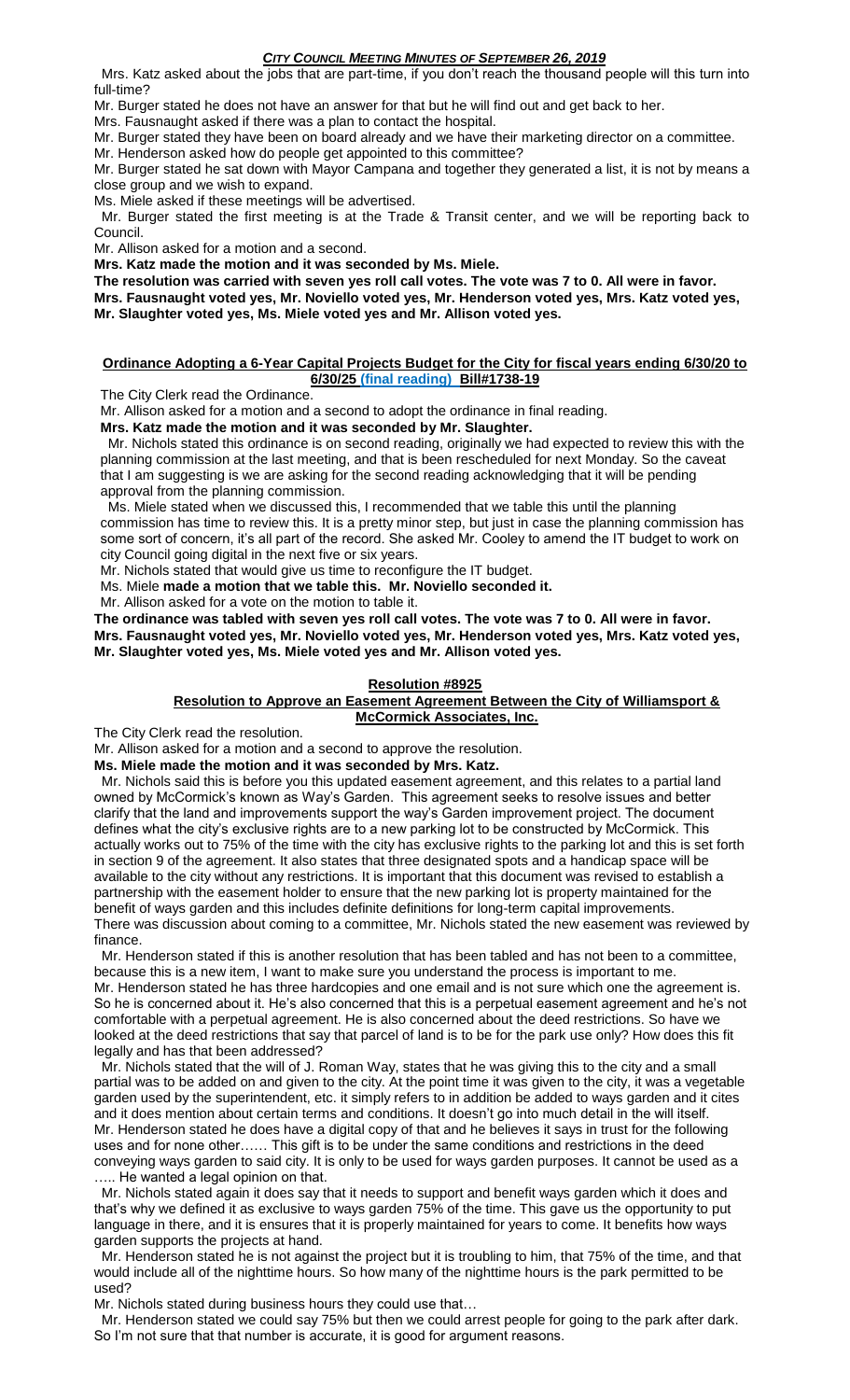Mr. Nichols stated that's why we defined the partnership as 50-50, so if we would recommend that we are required to take 70% of the maintenance, that would not be a fair argument.

 Mr. Henderson also talked about the process of drafting this ordinance, and I understand that we had an attorney Jill Nagy involved on the first one.

 Mr. Nichols stated that she was involved until the end and he did consult her as to what the language was. There was more additional discussion about the involvement of the attorney in this agreement.

 Mrs. Katz stated during some of our discussions we found out from the commission themselves is one of their objections was to put a parking lot in. So what this does, it has someone else putting in the parking lot with Ways Garden being able to use it for their events. What is happening in Ways Garden is there are a lot of things that are going to be taken place during the weekends with a lot of activities and I know that Bob really wanted to have a parking lot there to make it convenient for some of the people that are using a new pavilion at this point. We talked about this and had a long conversation about it and if McCormick law does so the business and move out of there whoever gets that building we have to renegotiate the contract.

 Ms. Miele stated no, it would continue as is, they would have to if they wanted to alter it but otherwise it would continue as it is.

Mrs. Katz stated this is what we were told.

 Mr. Nichols said there was discussions, right now the document states that these run with the land and I think that McCormick was adamant about it remaining there and that's why we talked about adding language and came up with the maintenance part of it. There is a commitment to a partnership with the long-term capital improvements so they can't shed the responsibility. If indeed they would sell it to someone else, instead of changing the language, we came up with that they would take care of it and it would remain the same. If there is another use allowed for that building, if the new owner needed it for something other than that, then you are correct they would have to come back to us.

 Mrs. Katz stated this is only useful to an office if that building were sold, between the hours of 830 and five. This is very beneficial to ways garden, and it's gonna look great I am happy that someone is willing to put \$60,000 into this, it saves ways garden of having to solicit funds. I am happy with this and we did talk to Jill Nagy and she guaranteed so many different things. She looked at every aspect of this document.

 Ms. Miele stated she agrees with Joel's point, if we had changed the agreement it should actually come back to a committee, it went to public works and it could go back there for further review, I am more than happy to deal with the wishes of Council. I think that perhaps it should go back for further review. To the point of usage, the hours in the park from dusk till dawn, there will be 50% usage. That said, I do appreciate this and I know that we have spent a significant amount of time discussing this as well as McCormick spending time with us discussing this. This agreement has been in to existence long before city Council has gotten involved in it. I do share Mr. Henderson's concerns related to the perpetuated easement. She felt it is an exceptionally generous agreement, she thinks that we are stewards of the city's interests and she's not certain no matter how generous it is that we should accept this agreement. If there were a motion to send this back to a committee she would support that.

 Mrs. Katz stated we listen to McCormick law firm who has worked for five years on this. I think that they have been very patient waiting for an answer for this and I think it's about time that we say yes to this. We need to get this over and done with. To have somebody that's going to give the city something that's not going to cost us anything and were going to sit there and give them a hard time, and nitpick everything, I can't see where we are giving this away, I think we are benefiting from it. There are stop gaps in this.

 Mr. Noviello stated he doesn't have much problem with this, but we as a councill have been dealing with old resolutions, old variances and old ordinances. I'd rather see it coming to something renewable. Mr. Slaughter asked if we could be sure the current contract does not violate the deed?

 Mr. Nichols stated that is a great question, and there are a lot of things again not quite 100 years old, but I can answer that, that's a good question. To me it reads it benefits Way Garden, we strive to add language in there and define our exclusive use of something that is being paid by somebody else. Mr. Allison asked Mr. Mike Wiley to weigh in on this….

 Mr. Mike Wiley, on behalf of McCormick law firm we view this as an opportunity to improve a portion of our community. The master plan that has been developed for the park and the steps that have been taken and will be taken are going to improve that resource, one of the areas for public spaces that have not been giving as much attention as some of the others, and if you look at some of the public's basis to the historic districts, this is the only one. The parking lot has been in the master plan for a long time. The parking lot itself and the gift that is being considered, it is not our idea. It came to us, someone knocked on our door and suggested it. All law firm has been in existence since 1862, we are not going anywhere, we have a proud tradition of giving back to this community. One of the things we talked about in perpetual easement, you have a parking lot that is going to cost about 50 or \$60,000 to build, with his easement, you have a guarantee that it is going to be maintained as well as a commitment. It will continue to be a private public partnership, and maybe even beyond us. It is something that benefits that portion of the community and benefits those that use the park. It gives assess ability to the park presently isn't there. The restrictions regarding this park are antiquated, he explained how some people have use that park for a public restroom. This is an opportunity to allow Ways Garden to be used by more people, and we are proud to be part of. We are proud to work with the city to get things done, but if were going to sit here and talk about issues, that quite frankly I think have been resolved, it will be unfortunate. He appreciated the dialogue and the feedback that we are really at a point whether we need to start this project. And if the city doesn't want it, it's okay, but that is your choice. We are hopeful that you view the document in the intent that it was given which is for the benefit our community and represents a public-private partnership with the law firm that's been here since 1862. This will be stewarded and maintained longer than the people in this room. It's time to move forward. Thank you again.

 Ms. Miele stated this was forwarded from the Ways Garden Commission with a vote of 2 to 1….Mr. Winder's voice was inaudible.

 Mr. Slaughter stated he does support this project and may be we should support it pending there's no legal obligations with the deed. He supports this and feels that it will be a great asset to the city.

 Mr. Allison spoke about the different interpretations of this depending on who hears it and from what perspectives. So he is looking at it does this project fulfill the spirit of the deed and the purpose of the park. He felt that this meets significant needs of the ability for people to enjoy the park. Whoever owns it will have to do that maintenance.

Mr. Nichols stated is it more of a benefit by doing in the easement as what is there now. It is more benefit by doing it them what is they are now. This is much more of a benefit.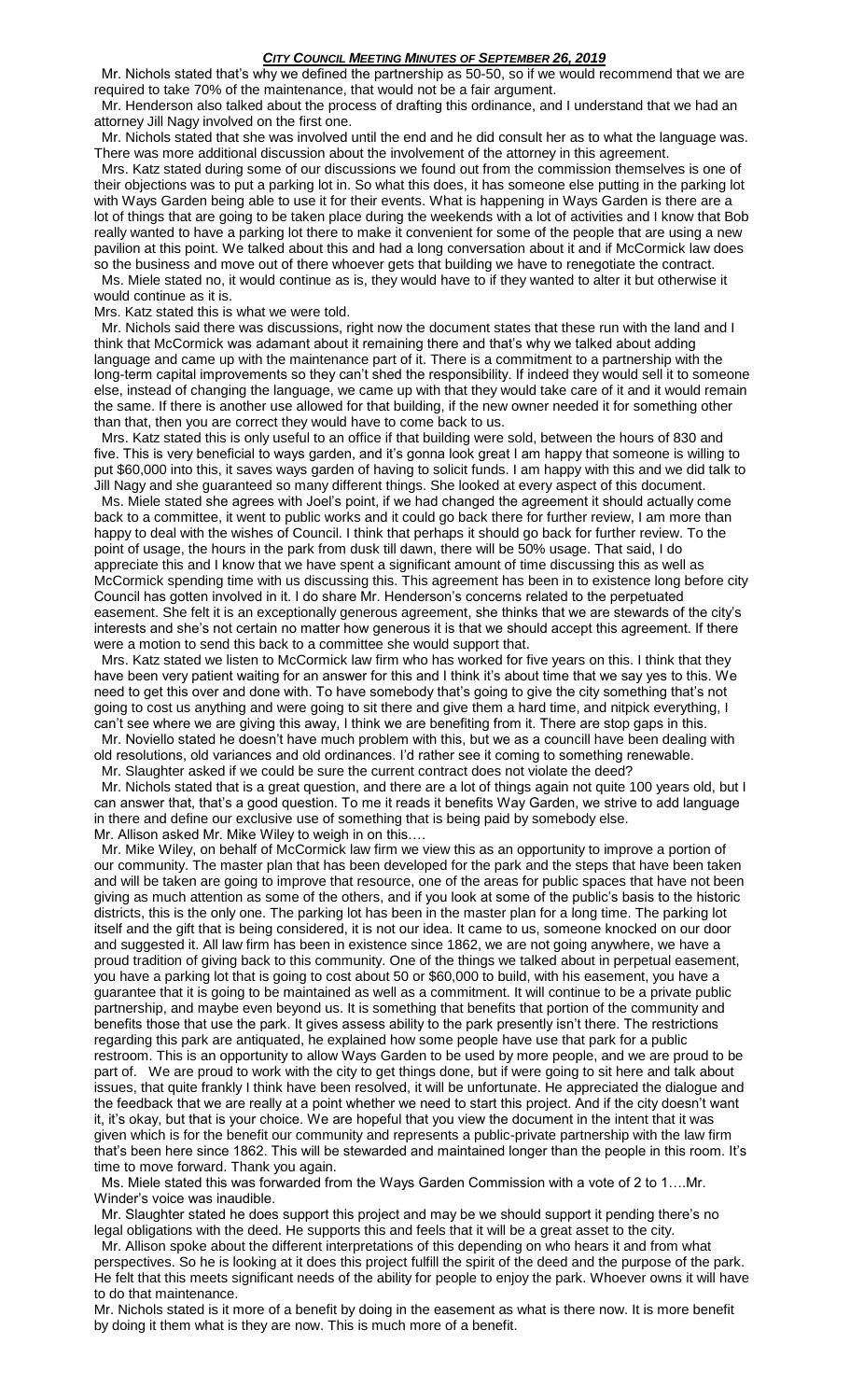Mr. Henderson stated he is not against the project and he does believe that a parking lot would be of a great benefit to the park. He is not against the project itself. It is the process that concerns him. So we are just kinda trusting the discussion and I am not doubting everybody's intentions. I think if we do something we ought to do it well. And to the process that it has been in the making, I can't speak to that. But the issue that I am faced with today, as far as I've been involved, this is something I have to justify in my own conscience.

There is continued discussion about the pavement and about what we need and don't need for this project. Mr. Allison asked for a vote on this resolution because there are different viewpoints and validity and everything he has heard.

**The resolution was carried with five yes roll call votes. The vote was 5 to 2.**

**Mrs. Fausnaught voted yes, Mr. Noviello voted yes, Mr. Henderson voted no, Mrs. Katz voted yes, Mr. Slaughter voted yes, Ms. Miele voted no, Mr. Allison voted yes.**

Mr. Wiley thanked everyone for the discussion and looks forward to working with the City on this project.

#### **TABLED**

## .**Resolution Authorizing the City of Williamsport to Award Contracts for City Hall Elevator & Access Ramp This resolution was tabled.**

#### The City Clerk read the resolution.

Mr. Allison asked for a motion and a second to approve the resolution..

**Ms. Miele made the motion…..**

 Mr. Nichols stated in your packet of information you received a briefing memo on the status of the City Hall project. The solicitor and project reviewed the bid documents and determined a responsible low bidder. In addition you received a resolution authorizing an award of contracts of the elevator and the ADA ramp. The projects that we are recommended for award are the base bid, and the ADA access ramp. The total of the award for the base bid is \$779,620. In your briefing memo we described the residual funds for the project. Chris Cooley, Joe Pawlak, and he can answer any questions on the projects. Mr. Cooley spent a lot of time on this project and make sure that we got the best bids for this project. Joe Gerardi was also involved.

 Ms. Miele stated the finance committee did review this item on Tuesday, and as finance our chief responsibility is not to review the specs of the item, our responsibilities are the financial implications of any item on our agenda. The financial implications of this item are pretty complex. The numbers we were hoping to receive from the bid were about 20% lower than the numbers we did get. Consequently that puts us in a little bit of a pickle, and the bids are more than \$200,000 over the money is allocated. The opinion of the finance committee to be fiscally responsible is for us to step back a couple of weeks. The finance forwarded this to the full body with the recommendation of 2 to 1 to table this.

 Mrs. Fausnaught stated we felt very strongly that we should have some legal advice on this, and we also felt that there should be some kind of plans to look at, and Mr. Gerardi volunteered to put together some plans. Those are the two areas we should look at.

Mr. Gerardi stated there was not a second on this.

#### **Mr. Slaughter seconded the motion.**

 Mr. Noviello stated he does not have a problem with taking more time to get more facts and he felt that more time be more relevant, because we are talking close to million dollars here. We need to be mindful of how we use that money here.

#### **Mr. Noviello made a motion to table this, Mrs. Katz seconded it.**

Mr. Henderson stated he thought it would be the responsible of us to vote on this right now.

Ms. Miele asked about the time to look at these again, the answer was in November and Mr. Nichols will get the exact date.

Mr. Allison asked if there were any more questions on the motion to table, there were none he asked for a vote.

**The motion to table was carried with seven yes roll call votes. The vote was 7 to 0. All were in favor. Mrs. Fausnaught voted yes, Mr. Noviello voted yes, Mr. Henderson voted yes, Mrs. Katz voted yes, Mr. Slaughter voted yes, Ms. Miele voted yes, and Mr. Allison voted yes. The resolution was tabled.**

## **Resolution #8930**

#### **Resolution Minimum Municipal Obligation for the Year Ending 2020**

The City Clerk read the resolution.

Mr. Allison asked for a motion and a second to approve the resolution..

**Ms. Miele made the motion and it was seconded by Mrs. Katz.**

Mr. Nichols stated this resolution sets the city's minimum pension obligation as required by the act 205. This resolution is prepared by the city's actuary, and also has to be submitted to city Council before the end of September. It is based on the current census information and various pension fund assumptions. This was reviewed by finance. That is a big part of next year's budget and we ask for your approval.

 Ms. Miele said finance reviewed it and we were pleased with the hundred thousand dollar difference between this year and last year in our favor, it is still a \$4.2 million obligation which the State helps fund 1.3 million. It is 12.5% of our annual budget. Finance did forward this to the full body of Council with a positive recommendation.

Mr. Allison asked for a vote on the resolution.

**The resolution was carried with seven yes roll call votes. The vote was 7 to 0. All were in favor. Mrs. Fausnaught voted yes, Mr. Noviello voted yes, Mr. Henderson voted yes, Mrs. Katz voted yes, Mr. Slaughter voted yes, Ms. Miele voted yes, and Mr. Allison voted yes.** 

## **Resolution #8927**

## **Resolution Authorizing a Subrecipient Agreement between City & American Rescue Workers, In**c.

The City Clerk read the resolution.

Mr. Allison asked for a motion and a second to approve the resolution..

**Mrs. Fausnaught made the motion and it was seconded by Mr. Henderson.**

Ms. Young stated the funding for this agreement in the next two agreements was approved during the 2019 community block grant budget process. This \$30,000 is allocated to the American rescue workers for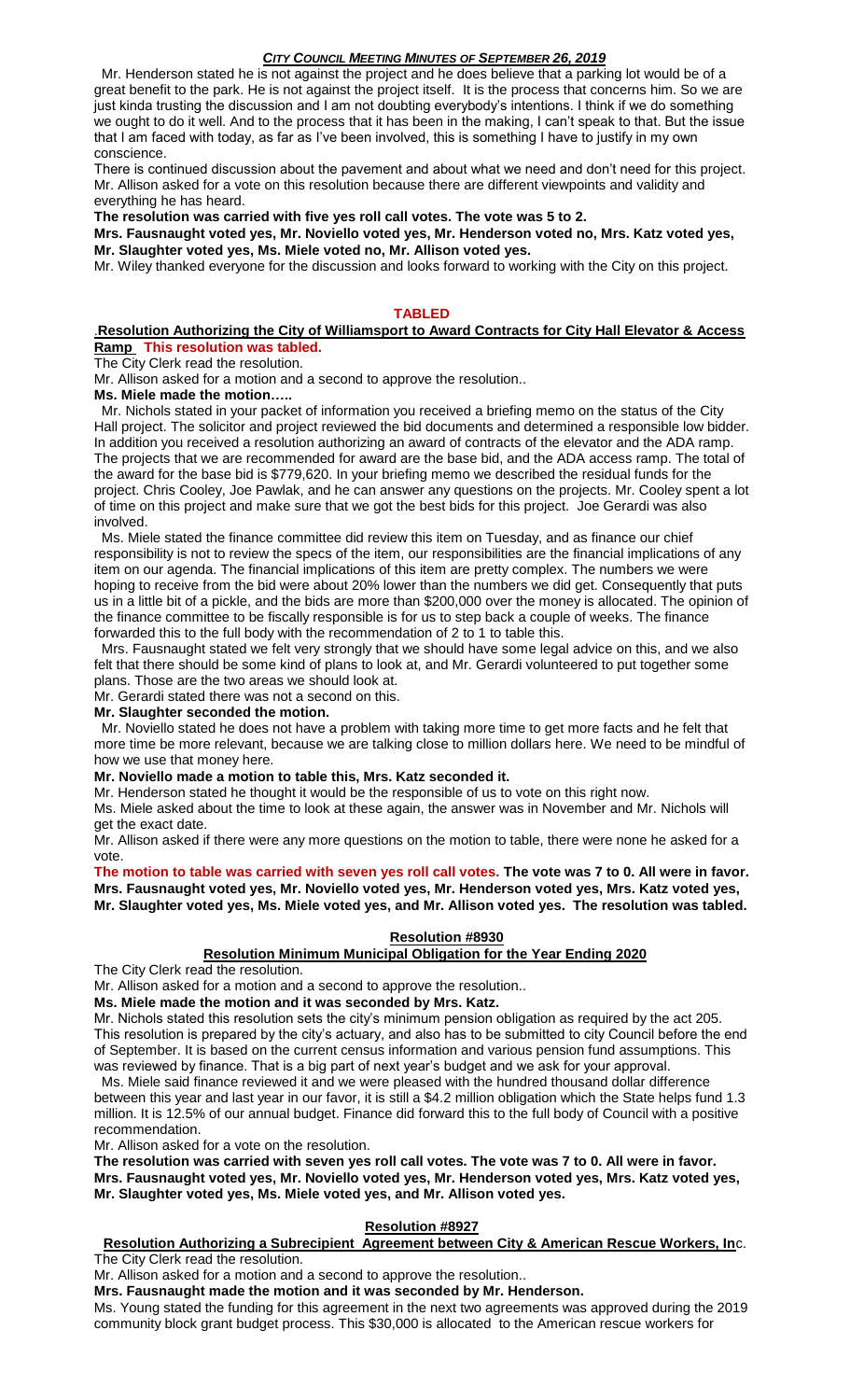building renovations to the property. The work includes repair of the mortar and this was reviewed by the finance committee.

 Ms. Miele stated Finance did review with the representative from the American rescue workers. The work on the building looks great and we look forward to it being renewed. We did forward this to the full body of Council with a positive recommendation.

Mr. Allison stated it's a great organization and they serve a great need in the city. He asked for a vote on the resolution.

**The resolution was carried with seven yes roll call votes. The vote was 7 to 0. All were in favor. Mrs. Fausnaught voted yes, Mr. Noviello voted yes, Mr. Henderson voted yes, Mrs. Katz voted yes, Mr. Slaughter voted yes, Ms. Miele voted yes, and Mr. Allison voted yes**

#### **Resolution #8928**

## **Resolution Authorizing a Subrecipient Agreement between City & Lycoming County SPCA**

The City Clerk read the resolution.

Mr. Allison asked for a motion and a second to approve the resolution.

**Ms. Miele made the motion and it was seconded by Mrs. Katz.**

 Ms. Young stated this agreement allocate \$7000 and 2019 funds to Lycoming County SPCA for its spay and neuter program for Lycoming County residents. We have funded this program for a number of years. This was reviewed by the Finance Committee.

 Ms. Miele stated Finance did forward this to the full body of Council with a positive recommendation. Mr. Allison asked for a vote on the resolution.

**The resolution was carried with seven yes roll call votes. The vote was 7 to 0. All were in favor. Mrs. Fausnaught voted yes, Mr. Noviello voted yes, Mr. Henderson voted yes, Mrs. Katz voted yes, Mr. Slaughter voted yes, Ms. Miele voted yes, and Mr. Allison voted yes. Resolution #8929**

**Resolution Authorizing a Subrecipient Agreement between the City & Firetree Place** The City Clerk read the resolution.

Mr. Allison asked for a motion and a second to approve the resolution.. **Mr. Slaughter made the motion and it was seconded by Mrs. Katz.**

 Ms. Young stated this allocates \$6000 of the funds to Fire Tree Place afterschool program, these funds will reimburse Free Tree Place for the cost of actor school counselors. The agreement was also reviewed by the finance committee.

 Ms. Miele stated Finance did forward this to the full body of Council with a positive recommendation. Mr. Allison asked for a vote on the resolution.

**The resolution was carried with seven yes roll call votes. The vote was 7 to 0. All were in favor. Mrs. Fausnaught voted yes, Mr. Noviello voted yes, Mr. Henderson voted yes, Mrs. Katz voted yes, Mr. Slaughter voted yes, Ms. Miele voted yes, and Mr. Allison voted yes**

## **Resolution #8931**

## **Resolution Authorizing Execution of Feasibility Study of Joint Project – Cooperation of the City of Williamsport & DEP pertaining to Flood Protection Program**

The City Clerk read the resolution.

Mr. Allison asked for a motion and a second to approve the resolution..

**Mrs. Katz made the motion and it was seconded by Ms. Miele.**

 Mr. Winder stated this agreement allows DEP to come in and execute a feasibility study on Grafius Run. Included is a letter from Loyalsock Township after a productive meeting with them. We are asking for your approval to keep this moving in a positive direction. This was reviewed by public works.

 Mrs. Katz stated this was sent to Public Works and passed to the full body of Council with a positive recommendation. DEP is helping us with \$300,000 and we have had trouble with Grafiss Run for years. It is incredible now how fast this is starting to move. We are starting to get a collaboration here and a joint effort. It's good that we have the Township and the city working together because we will also be able to get more funding. DEP will be coming into the city in October and we will have a walk-through and more information and we are starting to see a little bit a light at the end of the tunnel.

There was a discussion about the logs and Mr. Slaughter did talk to the principal and the logs will be removed that clog the catch basin.

After a little bit more of discussion Mr. Allison asked for a vote.

**The resolution was carried with seven yes roll call votes. The vote was 7 to 0. All were in favor. Mrs. Fausnaught voted yes, Mr. Noviello voted yes, Mr. Henderson voted yes, Mrs. Katz voted yes, Mr. Slaughter voted yes, Ms. Miele voted yes, and Mr. Allison voted yes**

## **Resolution #8932**

## **Resolution Authorizing Excavation of Certain Sts for Gas Main Replacement by the City for UGI-Campbell**

The City Clerk read the resolution.

Mr. Allison asked for a motion and a second to approve the resolution..

**Mrs. Katz made the motion and it was seconded by Mr. Henderson.**

Mr. Gerardi stated this is a request for UGI to extend all road work that must be completed before the end of the paving season that was set by ordinance. There are two projects they wish to extend into the winter months and one of them is Campbell Street. This is a standard resolution that comes before Council. This allows them to do that and we don't allow coal patch in the road, and once that base is done they are required to go with a high performance coal patch.

This was reviewed by Public Works

Mrs. Katz stated this did come to Public Works and we sent it to the full body of Council with a positive recommendation. This being done on Campbell Street, is an area where there is not a lot of traffic. It is not a mandated project in this area and we want to see it get done.

Mr. Allison asked for a vote on the resolution.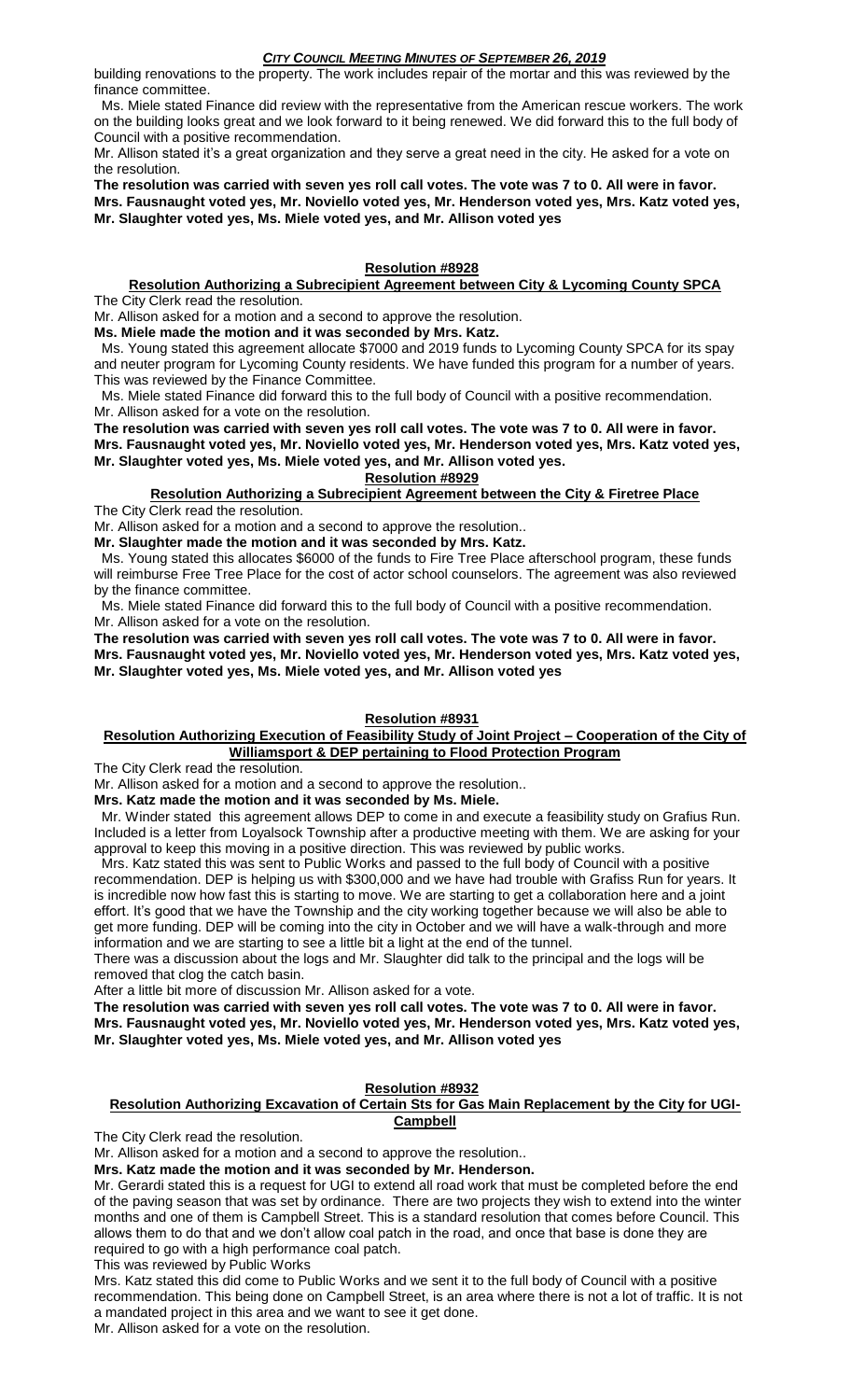**The resolution was carried with seven yes roll call votes. The vote was 7 to 0. All were in favor. Mrs. Fausnaught voted yes, Mr. Noviello voted yes, Mr. Henderson voted yes, Mrs. Katz voted yes, Mr. Slaughter voted yes, Ms. Miele voted yes, and Mr. Allison voted yes**

## **Resolution #8933**

#### **Resolution Authorizing Excavation of Certain Sts for Gas Main Replacement by City for UGI – Almond St**

The City Clerk read the resolution.

Mr. Allison asked for a motion and a second to approve the resolution..

**Mrs. Katz made the motion and it was seconded by Mr. Slaughter.**

 Mr. Gerardi stated again it is the 6 inch on this resolution and to let you know this is very similar to what we just approved before this resolution. If you get opportunity, you'll need to go down to Fifth Avenue and take a look at it. This was sent to the public works committee.

Mrs. Katz stated this was sent to public works and we sent to the full body of Council with a positive recommendation. They hope to get this finished by late November or early December. They will make sure everything is finished in the Spring.

Mr. Allison asked for a vote on the resolution.

**The resolution was carried with seven yes roll call votes. The vote was 7 to 0. All were in favor. Mrs. Fausnaught voted yes, Mr. Noviello voted yes, Mr. Henderson voted yes, Mrs. Katz voted yes, Mr. Slaughter voted yes, Ms. Miele voted yes, and Mr. Allison voted yes**

## **Lot Consolidation of Lycoming College and Dedication for Basin St**

 Mr. Knarr stated this is a lot consolidation plan in a dedication of land. There are going to consolidate eight parcels which is currently a parking lot, they are dedicating 25 feet of that area to the city to widen basin Street. This is an administrative action to solidify the land development plan from the E.  $3^{rd}$  St., Gateway. This is phase 2 of this, and this is an administrative action. This is merely a final phase. It was reviewed by the County Planning Commission and the City Planning Commission.

Mr. Allison asked for a motion.

#### **Mrs. Katz made the motion and it was second by Mr. Slaughter.**

Mr. Henderson asked how a deed of dedication works.

 Mr. Knarr stated it is a formality and basically what will happen is this lot consolidation will be taken to the courthouse and deeded, so 25 foot will be deeded to the city's property.

Mr. Henderson ask if that is the initiative of the college?

 Mr. Knarr said that is correct, once it is done they have 90 days to get it recorded and deeded. Mr. Henderson stated are we going to be going through the same thing for the Franklin consolidation? Mr. Knarr answered that is correct. You have approved the realignment of Franklin Street and that is where the ordinance will come into place. It is the same process.

Mr. Allison asked if there were any more questions.

**The lot consolidation was carried with seven yes roll call votes. The vote was 7 to 0. All were in favor.**

**Mrs. Fausnaught voted yes, Mr. Noviello voted yes, Mr. Henderson voted yes, Mrs. Katz voted yes, Mr. Slaughter voted yes, Ms. Miele voted yes, and Mr. Allison voted yes**

## **Certificates of Appropriateness - HARB**

## **All items recommended for approval unless otherwise noted**

Item 2. Kenneth Savinski

531 West Fourth Street

- A. Prep surfaces. Repair stucco and wood as needed to same as original appearance. Scrape, and wash building if necessary, with low-pressure water and detergent. Do not power wash.
- B. Match and paint previously painted exterior surfaces, same colors as existing. Benjamin Moore paint Pickle 2147-40, Golden Chalice-2151-20, Ivory Tusk-2153-70

Mr. Allison asked for a motion and a second to approve for HARB.

**Mrs. Fausnaught made the motion and it was seconded by Mr. Slaughter.**

**The certificate of appropriateness were carried with seven yes roll call votes. The vote was 7 to 0. All were in favor.**

**Mrs. Fausnaught voted yes, Mr. Noviello voted yes, Mr. Henderson voted yes, Mrs. Katz voted yes, Mr. Slaughter voted yes, Ms. Miele voted yes, and Mr. Allison voted yes**

Accept for Filing:

Public Safety Minutes 05/07/19 Finance Minutes 07/16/19 Veterans Memorial Minutes July 2019

Mr. Allison asked for a motion to accept these for filing.

**Mrs. Fausnaught made the motion and it was seconded by Mr. Henderson.**

**The minutes were carried with seven yes roll call votes. The vote was 7 to 0. All were in favor. Mrs. Fausnaught voted yes, Mr. Noviello voted yes, Mr. Henderson voted yes, Mrs. Katz voted yes, Mr. Slaughter voted yes, Ms. Miele voted yes, and Mr. Allison voted yes**

The Codes reports will be on the next City Council meeting.

Announcements

 There will be an executive session immediately following this Council meeting in the matter of ligation. The next regularly scheduled City Council meeting will be held on Thursday, October 10, 2019 at 7:30 PM, in City Hall Council Chambers. (**Enter through the police department at rear of building for meetings after 5:00 PM.)**

Upcoming Meetings: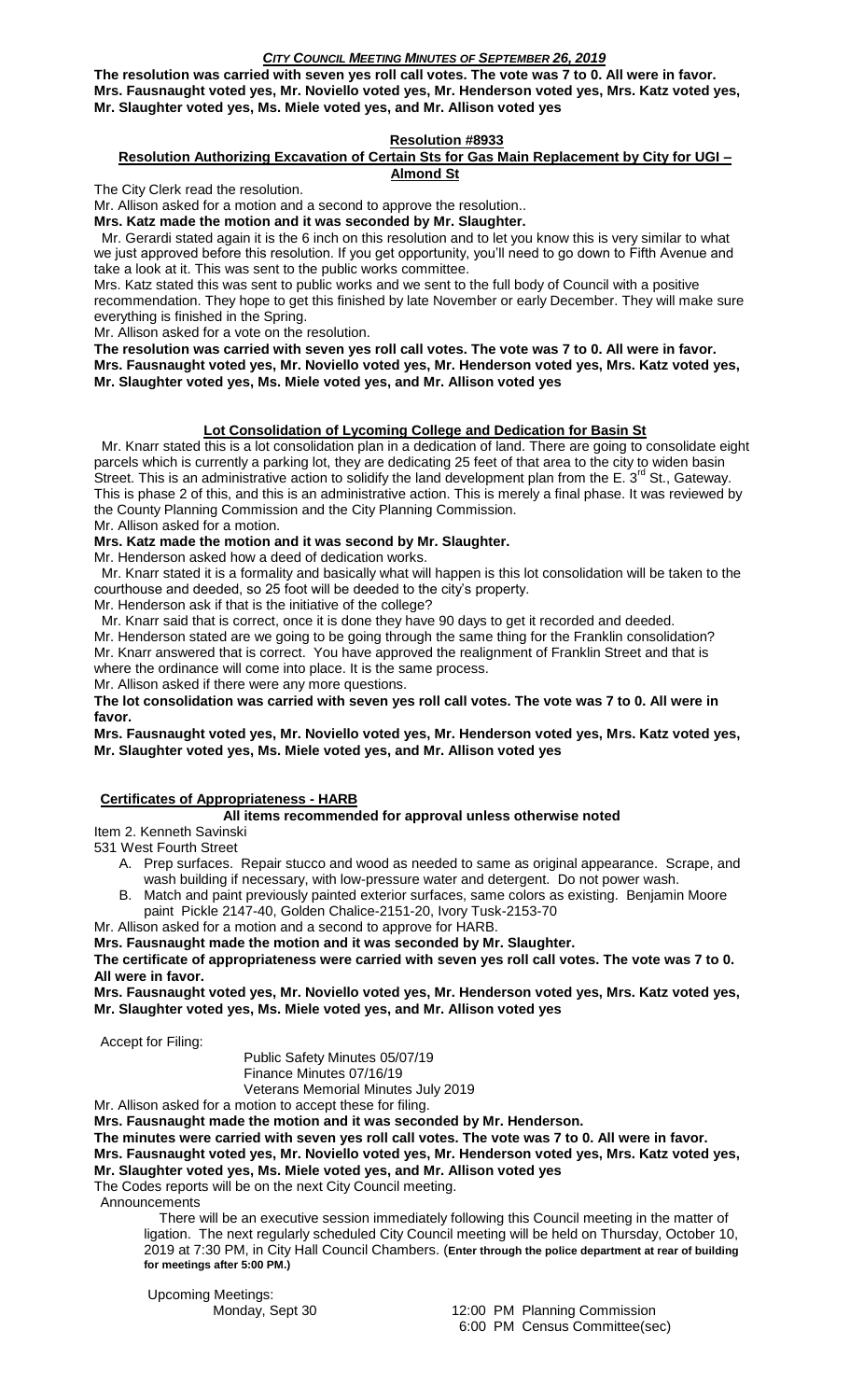Tuesday, October 1<br>Tuesday, October 8

1:00 PM Finance Committee 2:30 PM Public Works 3:30 PM Public Safety Thursday, October 10 7:30 PM City Council Meeting

*Room]*

*[Meetings Held in Council Chambers Unless Otherwise Noted – [scr] = William Sechler Community* 

Mr. Allison asked if there were comments from members of Council. There were none.

Mr. Allison asked if there were comments from members of the Administration. Mayor Campana stated he thought this was a very good meeting and it was very productive and he thanked Council. He also is requesting an executive session on regionalization and negotiations for tonight. He also said he had some great news. For a period of time we have spoken about a 504 plan, and he challenged his staff to find it. Mrs. Young found it, and she would like to make a couple comments.

 Mrs. Young stated this 504 plan is an evaluation that was done for HUD and it's from 1990 and we were required to submit this and HUD did respond to us at this time we don't have to do anything, and of the years she's been here, no one has ever come in to look at the plan to see if there's any updates. At the time the ramp had been done and, and the elevator had been done as well. There have been changes made to the regulation since 1990. At least with HUD we are in good standing.

 Mr. Gerardi stated we do have the plan and there are seven steps that are involved in this plan, the only difference now is we need to name and ADA coordinator. I was named the ADA coordinated. This was advertised in1990 legally. To clarify we have done at least three studies and we did come to city Council for proposals that were accepted concerning the AC and new roof repairs and the extension of the sprinkler systems. We also did a assess ability counter and the police department was also made ADA assessable. We have additional things in this and we will continue to meet. The handicap bathroom on the first floor was also renovated and does meet today's standards. The ramp out back meets the standards of today. The issue is getting to that ramp. Back in 1990 the elevator was fine. The question was do we have a plan? We do have a plan and we are in good standings with the federal government. We still need to make renovations to this building, maybe minor. I know that are streets and parks department can do some of the work around here instead of going out for bids.

Mrs. Fausnaught asked for a copy for all of Council and Mr. Gerardi answered he would.

Mrs. Young stated that her dad signed it as a Council President at that time.

Mr. Allison stated it's been a very intense process at this point and had had his ups and downs, but these are significant findings and I look at it is actually a good thing. Mr. Allison stated were going to find out where we are, and where we need to be, and this is great that we can move things forward. We do want to be compliant and assessable so we will get there.

Mr. Allison asked if there were comments from the general public.

 Scott Miller 822 Tucker St. external obsolescence. It means my property value goes down because of something I cannot control. This is a real estate term. On the East End our property values have gone down in compared to the values of the rest of Williamsport, due to the school being closed and not coming back. The pool was removed and looks horrible, and now the firehouse is going to be closed off. No other section of Williamsport has lost so many of the public services that the East End has. Did you all know that West of Almond St, the elementary kindergarten is required to walk to Cochran elementary school. Yes Crossing Market Street which I had to fight with PennDOT about the lights there. So my house value as compared to everybody else's, in the East End, our values have not gone up because we are losing schools and now the firehouse. The second thing I want to bring up tonight is I see catch basins and I have notified the city many years ago, now completely failing, i.e. collapsing in on themselves. About four years ago I worked as a waiver over at the liberty tax place, and I even brought photographs here to the city. How many more years will it be before it is fixed. There also is another one up on Sheridan Street that I came here with photographs. It is collapsing. From my estimation it takes six years for all of you to fix something. If my house were in code violation, Joe Gerardi isn't given me six years to fix it, I find it unfair that the city doesn't keep their infrastructure in good repair as property owners are required to. The last thing I want to point out is some years ago, sewage pipe under the river coming from South Williamsport, failed, and it was finally reported, and we ultimately paid those findings. But somebody in the sewer authority, someone somewhere failed to do their job, it's not just like it just broke willy-nilly, they knew it was going to break and they let it fair. The people that did not do their job should be the ones paying their finds, not us ratepayers. When I get a speeding ticket I'm going to give it to everybody in this room to pay. I have to pay it, when somebody doesn't do their job in government, those responsible for their negligence of their duty should pay it out of their paycheck.

 Joanne Clemintonio, Chestnut St, that her street in the upper part of Chestnut Street, above Shaw Park has not been read paved, it has terrible potholes and the bus comes up our street, and it is used because of the hospital. There are trucks from UPMC that come down our street, it is heavily traveled the school buses come up the street and it is really getting bad. The potholes are terrible. They are only getting worse. The other thing is, they said we were going to get it paved at the end of the summer, well it is past at the end of the summer and is getting onto Winter and you can't do anything about it if it gets too late in the year. The other issue is Shaw Park, I have heard a lot coming to the Council meetings about Memorial Park and how you are fixing it up, which is wonderful. Let's not forget Shaw Park is heavily used, they play pee-wee football there, people walk there, it is a really nice little park and we walk it all the time. The problem is the walks are just blacktopped walkways and they are heaving from the winter freeze, the roots of the tree, all they need to be is re-fixed, and redone. There are a few that are really in bad shape. The other thing is that really bothers me is the graffiti on the handball court. I don't like that I consider it part of what I call the broken windows policy it only makes things worse when we have graffiti and things are not taking care of. They do, do a good job of cutting the grass, but we did have some issues with grass growing pretty high underneath the swing sets. They did take care of that, so it does look a little better than it did. It